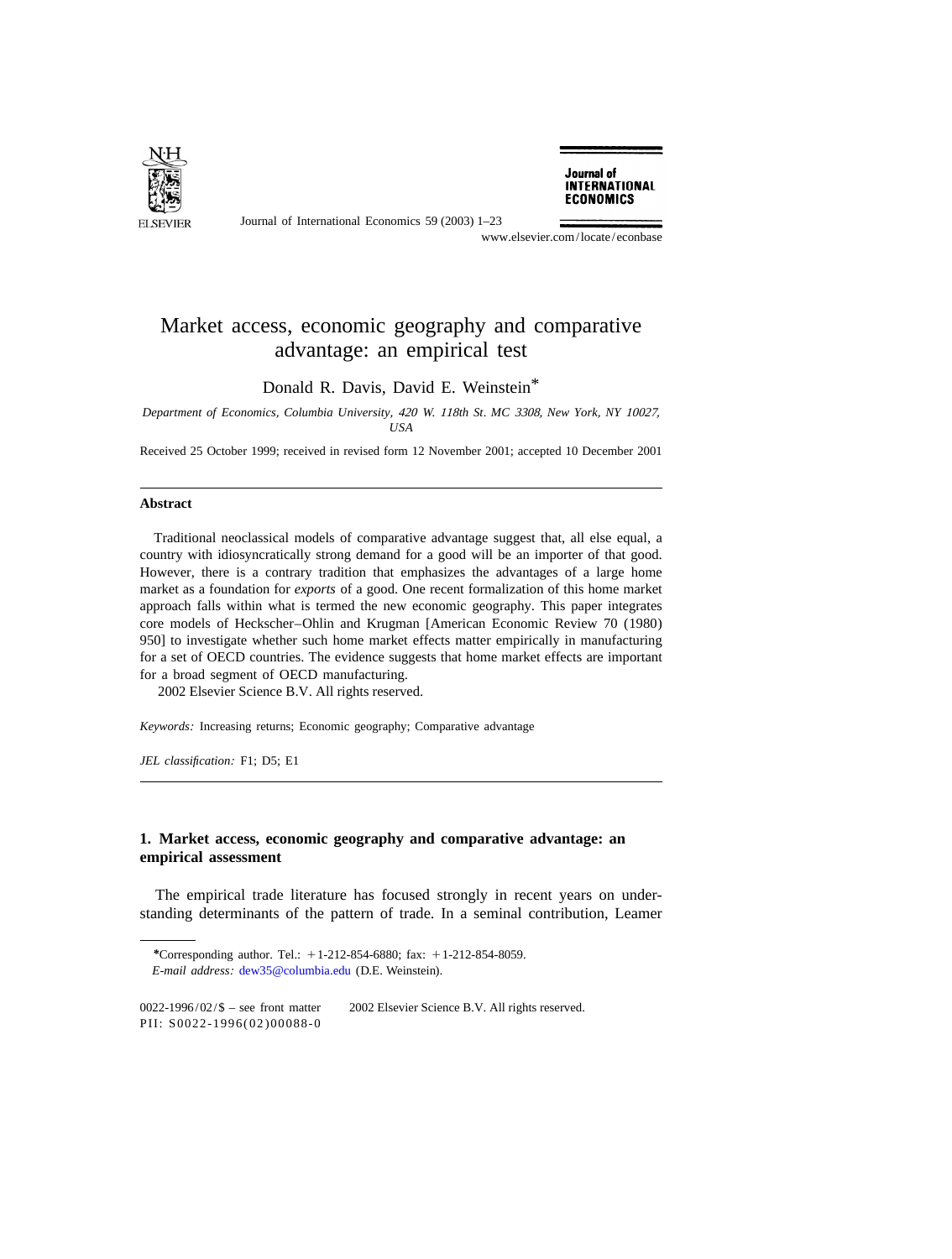(1984) examines this question in a version of the Heckscher–Ohlin model featuring factor price equalization (FPE) and equal numbers of goods and factors. Leamer identifies a set of twelve productive resources that correlate well with countries' net trade vectors. One limitation of Leamer's approach is the focus on explaining the net trade vector. The reason this is a limitation is that it is well understood that the real intellectual capital of the theory is the predictions about the cross-country pattern of production, which is then coupled with a rudimentary and implausible theory positing identical structures of absorption.

Recognition of this limitation led researchers such as Harrigan (1995, 1997) and Bernstein and Weinstein (2002) to focus directly on the model's ability to predict cross country patterns of production. Within the framework of the frictionless FPE Heckscher–Ohlin model, this divorce between the patterns of production and absorption makes perfect sense. However this makes less sense in a world in which trade frictions matter. And other contributions to the recent research agenda, including inter alia McCallum (1995) and Davis and Weinstein (1999) have emphasized instead the importance of these frictions for understanding trade.

Trade frictions segment markets, giving rise to differences in price indices across locales. Moreover, these frictions imply that the geographical distribution of demand across markets will matter for local production patterns. In such a case, investigation of the pattern of production cannot proceed without attention to underlying demand conditions. In order to investigate this empirically, one needs to commit to specific models. A fundamental divide may be identified between two classes of models. In the first class, unusually strong demand for a good, ceteris paribus, makes a country an importer of a good. An example would be a conventional two-sector neoclassical model with strictly downward sloping import demands. However, there is an alternative tradition within the trade literature which emphasizes an important interaction between demand conditions and production opportunities in which the production response to local demand conditions is so powerful that strong local demand for a product leads a country to export that product. When such conditions exist, the literature terms it a home market effect.

It is important to recognize that there are a variety of models which potentially could give rise to such home market effects. For example, the so-called biological model of trade posits that nationally-differentiated products arise in response to peculiarities in local demand (cf. Bhagwati, 1982; Feenstra, 1982), in turn effectively giving rise to Ricardian advantages that lead a country to export that product. It is likewise important to recognize that the exact determinants of the home market effect may well differ across models so that it will be important in subsequent work to consider alternative specifications of the home market effect that correspond to the distinct underlying models.

This paper develops one approach to identifying empirically the existence of home market effects. The foundation for our approach is Krugman (1980) as extended by Weder (1995). The underlying model is Dixit–Stiglitz monopolistic